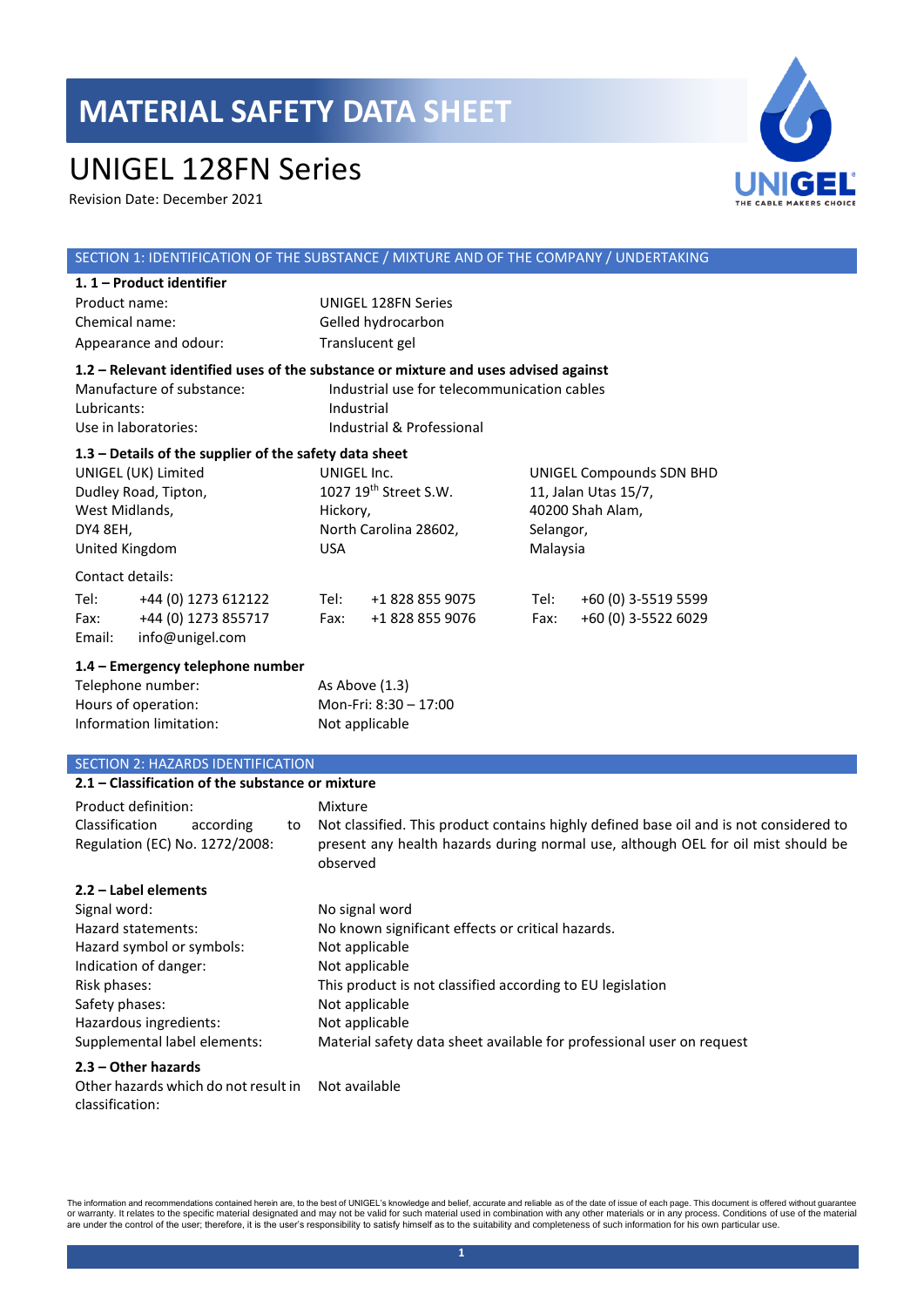## UNIGEL 128FN Series

Revision Date: December 2021

| UNIGEL<br>THE CABLE MAKERS CHOICE |
|-----------------------------------|

| SECTION 3: COMPOSITION/INFORMATION ON INGREDIENTS                |             |            |           |
|------------------------------------------------------------------|-------------|------------|-----------|
| Chemical / Common Name                                           | CAS No:     | EINECS No: | Wt $\%$ : |
| Distillates (petroleum), hydro treated heavy paraffinic base oil | 64742-54-7* | 265-157-1* | 85-95     |
| Thermoplastic Elastomer                                          | 68648-89-5  |            | $5 - 15$  |
|                                                                  |             |            |           |

\*This material satisfies note L of the CLP classification and can be shown to contain less than 3% DMSO extract as measured by IP346. Therefore, it is not classified as carcinogenic.

## SECTION 4: FIRST AID MEASURES **4.1 – Description of first aid measures** Eyes: Check for and remove any contact lenses. Immediately flush eyes with plenty of water for at least 15 minutes, occasionally lifting the upper and lower eyelids. Get medical attention immediately. Skin: Skin: In case of contact, immediately flush skin with plenty of water while removing contaminated clothing and shoes. Wash skin thoroughly with soap and water or use recognized skin cleanser. Wash clothing before reuse. Clean shoes thoroughly before reuse. Get medical attention if large amount of exposure has occurred. Inhalation: Move exposed person to fresh air. If not breathing or if breathing is irregular or if respiratory arrest occurs, provide artificial respiration or oxygen by trained personnel. Loosen tight clothing such as a collar, tie, belt or waistband. Get medical attention immediately. Ingestion: Wash out mouth with water. Do not induce vomiting unless directed to do so by medical personnel. Never give anything by mouth to an unconscious person. Get medical attention immediately. Protection of first-aiders: No action shall be taken involving any personal risk or without suitable training. **4.2 – Most important symptoms and effects, both acute and delayed** Potential acute health effects: No known significant effects or critical hazards Over-exposure signs/symptoms: Repeated skin exposure can produce local skin destruction or dermatitis. **4.3 – Indication of any immediate medical attention and special treatment needed** Notes to physician: Treat symptomatically. Contact poison treatment specialist immediately if large quantities have been ingested or inhaled. Specific treatments: No specific treatment.

## SECTION 5: FIRE FIGHTING MEASURES

| $5.1 -$ Extinguishing media     |                                                                                       |
|---------------------------------|---------------------------------------------------------------------------------------|
| Suitable extinguishing media    | Use an extinguishing agent suitable for the surrounding fire.                         |
|                                 | Foam (Specifically trained personnel only)                                            |
|                                 | Water fog (Specifically trained personnel only)                                       |
|                                 | Dry chemical powder                                                                   |
|                                 | Carbon dioxide                                                                        |
|                                 | Other inert gases (Subject to regulations)                                            |
|                                 | Sand or earth                                                                         |
| Unsuitable extinguishing media: | Do not use direct water jets on the burning product; they could cause splattering and |
|                                 | spread the fire. Simultaneous use of foam and water on the same surface is to be      |
|                                 | avoided as water destroys the foam.                                                   |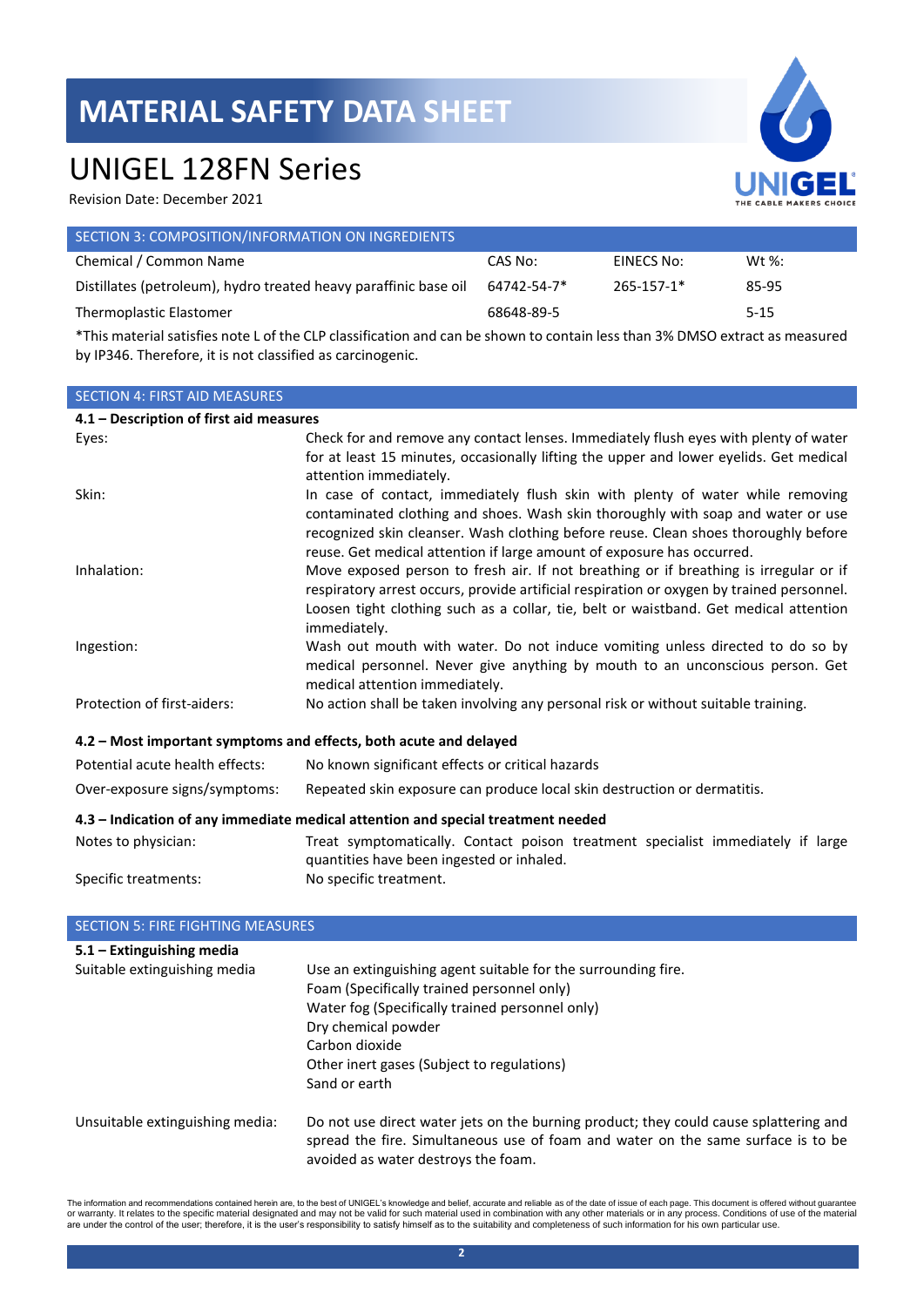## UNIGEL 128FN Series

Revision Date: December 2021



#### **5.2 – Special hazards arising from the substance or mixture**

| Hazards from the substance or mixture:<br>Hazardous combustion products: | In a fire or if heated, a pressure increase will occur and the container may burst.<br>Carbon oxides (CO, CO2), nitrogen oxides (NOx), sulphur oxides (SOx), smoke<br>and irritating vapours as products of incomplete combustion.                                                                                                                                      |
|--------------------------------------------------------------------------|-------------------------------------------------------------------------------------------------------------------------------------------------------------------------------------------------------------------------------------------------------------------------------------------------------------------------------------------------------------------------|
| 5.3 – Advice for fire fighters                                           |                                                                                                                                                                                                                                                                                                                                                                         |
| Special precautions for fire-fighters:                                   | Promptly isolate the scene by removing all persons from the facility of the<br>incident if there is a fire. No action shall be taken involving any personal risk or<br>without suitable training.                                                                                                                                                                       |
| Special protective equipment for fire-<br>fighters:                      | Fire fighters should wear appropriate protective equipment and self-contained<br>breathing apparatus (SCBA) with a full face-piece operated in positive pressure<br>mode. Clothing for fire fighters (including helmets, protective boots and gloves)<br>conforming to the European standard EN 469 will provide a basic level of<br>protection for chemical incidents. |
| Additional information:                                                  | Do not pressurise, cut, weld, braze, solder, drill, grind or expose containers to<br>heat or sources of ignition.                                                                                                                                                                                                                                                       |

| <b>SECTION 6: ACCIDENTAL RELEASE MEASURE</b>                              |                                                                                                                                                                                                                                                                                                                                                                                                                     |  |  |
|---------------------------------------------------------------------------|---------------------------------------------------------------------------------------------------------------------------------------------------------------------------------------------------------------------------------------------------------------------------------------------------------------------------------------------------------------------------------------------------------------------|--|--|
| 6.1 - Personal precautions, protective equipment and emergency procedures |                                                                                                                                                                                                                                                                                                                                                                                                                     |  |  |
| For non-emergency personnel:                                              | No action shall be taken involving any personal risk or without suitable training.<br>Evacuate surrounding areas. Keep unnecessary and unprotected personnel from<br>entering. Do not touch or walk through spilt material. Put on appropriate<br>personal protective equipment.                                                                                                                                    |  |  |
| For emergency responders:                                                 | If specialised clothing is required to deal with the spillage, take note of any<br>information in SECTION 8 on suitable and unsuitable materials.                                                                                                                                                                                                                                                                   |  |  |
| 6.2 - Environmental precaution                                            |                                                                                                                                                                                                                                                                                                                                                                                                                     |  |  |
| Accidental spillage and release of<br>material into the environment:      | Avoid dispersal of spilt material and runoff and contact with oil, waterways,<br>drains and sewers. Inform the relevant authorities if the product has caused<br>environmental pollution.                                                                                                                                                                                                                           |  |  |
| 6.3 – Methods and materials for containment and cleaning up               |                                                                                                                                                                                                                                                                                                                                                                                                                     |  |  |
| Small spillage:                                                           | Stop leak if without risk and wipe or absorb with oil soaking pads, sawdust, sand<br>etc. and shovel up and place all into an appropriate waste disposal container.<br>Dispose of via a licensed waste disposal contractor.                                                                                                                                                                                         |  |  |
| Large spillage:                                                           | Stop leak if without risk. Move container from spill area once the leak has been<br>stopped. Prevent entry into sewers, watercourses or confined areas. Contain<br>and collect spillage with non-combustible, absorbent material e.g. sand, earth,<br>vermiculite or diatomaceous earth and place in container for disposal according<br>to local regulations. Dispose of via a licensed waste disposal contractor. |  |  |
| 6.4 - Reference to other sections:                                        | See section 1 for emergency contact information.<br>See section 8 for information on appropriate personal protective equipment.<br>See section 13 for additional waste treatment information.                                                                                                                                                                                                                       |  |  |

The information and recommendations contained herein are, to the best of UNIGEL's knowledge and belief, accurate and reliable as of the date of issue of each page. This document is offered without guarantee<br>or warranty. It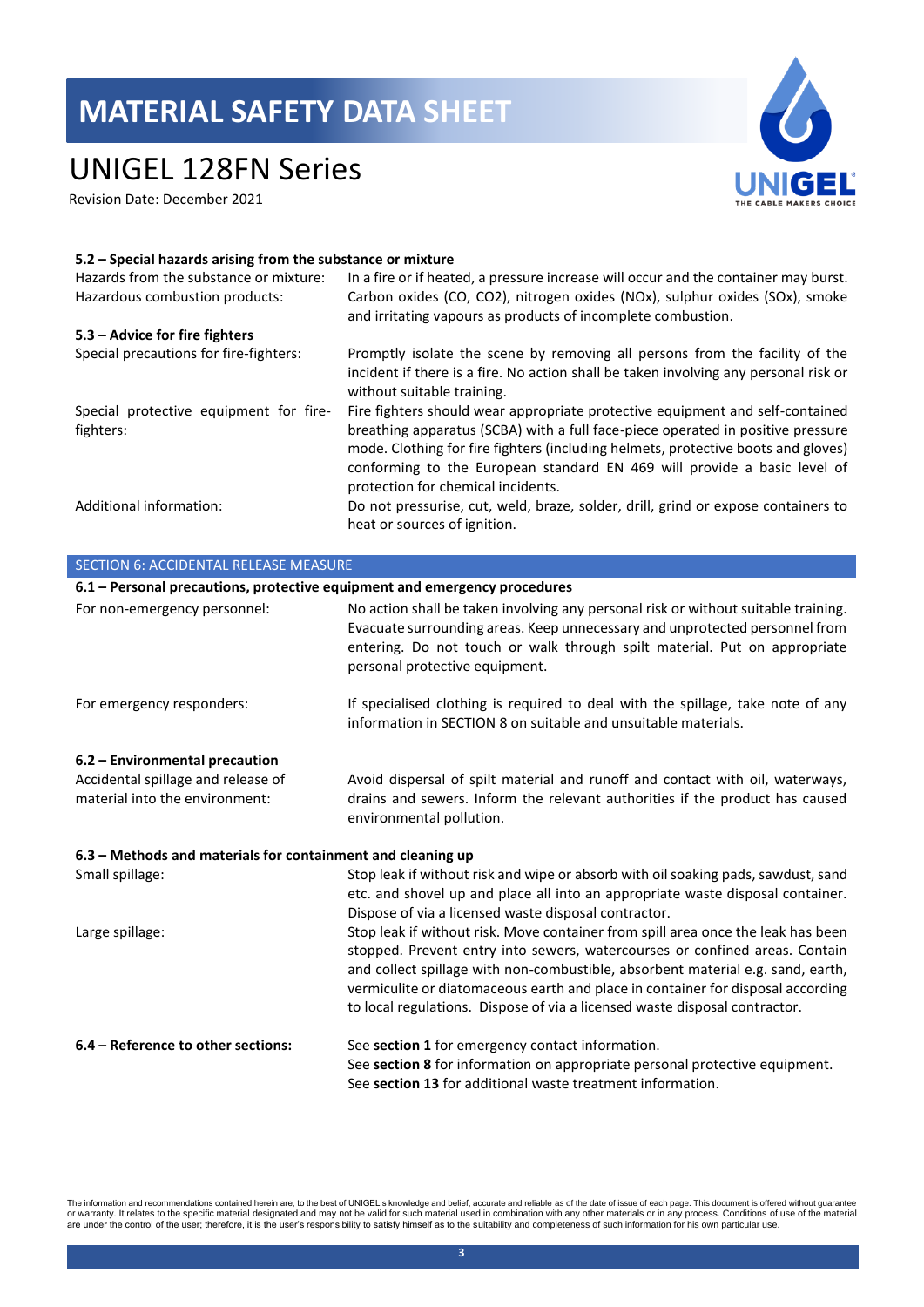## UNIGEL 128FN Series

Revision Date: December 2021



#### SECTION 7: HANDLING AND STORAGE

The information in this section contains generic advice and guidance. It shall emphasise precautions that are appropriate to the identified uses referred to under **subsection 1.2** and the unique properties of the substance mixture.

#### **7.1 – Precautions for safe handling**

| Protective measures:                       | Put on appropriate personal protective equipment (See section 4 and section 8)                                                                                                                                                                                                                     |
|--------------------------------------------|----------------------------------------------------------------------------------------------------------------------------------------------------------------------------------------------------------------------------------------------------------------------------------------------------|
| Advice on general occupational<br>hygiene: | Eating, drinking and smoking should be prohibited in areas where this material is<br>handled, stored and processed. Workers should wash hands and face before<br>eating, drinking and smoking. Remove contaminated clothing and protective<br>equipment before entering eating and drinking areas. |

#### **7.2 – Conditions for safe storage, including any incompatibilities.**

| Storage condition:          | Store in accordance with local regulations. Store in original container protected<br>from direct sunlight, in a dry, cool and well-ventilated area, away from<br>incompatible materials (see section 10) and elevated temperature. Keep<br>containers tightly closed and sealed until ready for use. Keep<br>Drum/IBC/Unibag/SS-Vessel/Keg covered away from rain, if left outside in open<br>environment.<br>Containers that have been opened must be carefully resealed and kept upright to<br>prevent leakage. Do not store in unlabelled containers. Use appropriate<br>containment to avoid environmental contamination. |
|-----------------------------|-------------------------------------------------------------------------------------------------------------------------------------------------------------------------------------------------------------------------------------------------------------------------------------------------------------------------------------------------------------------------------------------------------------------------------------------------------------------------------------------------------------------------------------------------------------------------------------------------------------------------------|
| $7.3$ – Specific end use(s) |                                                                                                                                                                                                                                                                                                                                                                                                                                                                                                                                                                                                                               |

Industrial sector specific solution: Not available

## SECTION 8: EXPOSURE CONTROLS/PERSONAL PROTECTION

## **8.1 – Control parameters**

\*Based on base oil used

| Product / Ingredient name                                             | <b>Exposure limit values</b>                                                                                                                                                                                                                                                                                                  |
|-----------------------------------------------------------------------|-------------------------------------------------------------------------------------------------------------------------------------------------------------------------------------------------------------------------------------------------------------------------------------------------------------------------------|
| Distillates (petroleum), hydrotreated<br>heavy paraffinic 64742-54-7* | <b>ACGIH TLV (United States). Notes: oil mist</b><br>TWA: 5 mg/m <sup>3</sup> , (Inhalable fraction) 8 hour(s).                                                                                                                                                                                                               |
|                                                                       | <b>ACGIH TLV (United States). Notes: oil mist</b><br>STEL: 10 mg/m <sup>3</sup>                                                                                                                                                                                                                                               |
| 8.2 – Exposure controls                                               |                                                                                                                                                                                                                                                                                                                               |
| Appropriate engineering controls:                                     | No special ventilation requirements. Good general ventilation should be<br>sufficient to control worker exposure to airborne contaminants. If this product<br>contains ingredients with exposure limits, use process enclosures, local exhaust<br>ventilation or other engineering controls to keep worker exposure below any |

The information and recommendations contained herein are, to the best of UNIGEL's knowledge and belief, accurate and reliable as of the date of issue of each page. This document is offered without guarantee or warranty. It relates to the specific material designated and may not be valid for such material used in combination with any other materials or in any process. Conditions of use of the material<br>are under the control of

recommended or statutory limits.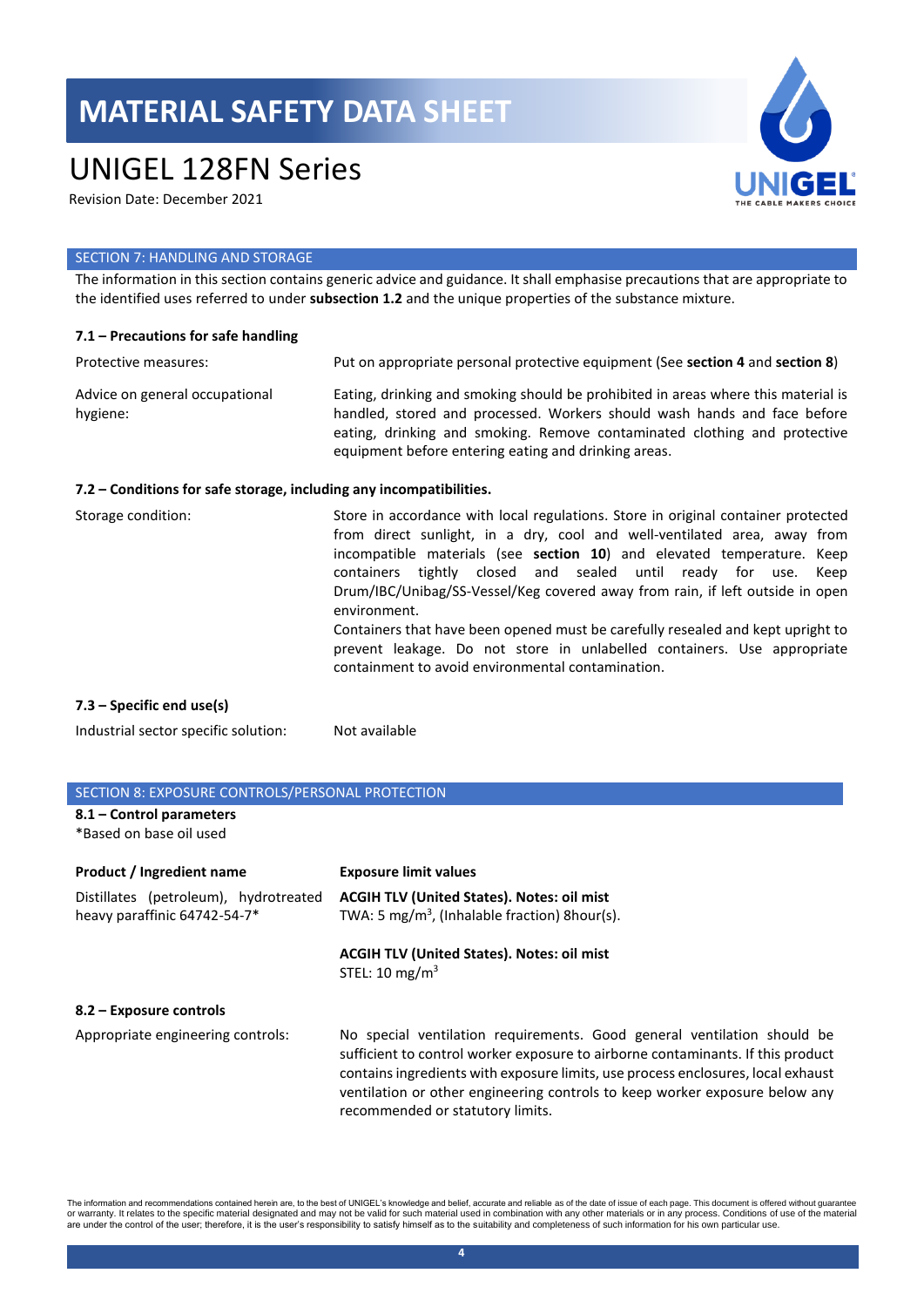## UNIGEL 128FN Series

Revision Date: December 2021



| 8.2.1 – Individual protection measure<br>Eye/face protection: | Safety eyewear complying with an approved standard should be used<br>when a risk assessment indicates this is necessary to avoid exposure to<br>mixture splashes or mist.                                                                                                                                                                                                                                                                                                                                                                             |
|---------------------------------------------------------------|-------------------------------------------------------------------------------------------------------------------------------------------------------------------------------------------------------------------------------------------------------------------------------------------------------------------------------------------------------------------------------------------------------------------------------------------------------------------------------------------------------------------------------------------------------|
| Skin protection:                                              | Chemical-resistant, impervious gloves complying with an approved<br>standard should be worn at all times when handling the mixture/gel<br>products if a risk assessment indicates this is necessary. >8 hours<br>(breakthrough time): neoprene, nitrile, Viton <sup>®</sup> .<br>Personal protective equipment for the body, appropriate footwear and<br>any additional skin protection measures should be selected based on the<br>task being performed and the risks involved and should be approved by<br>specialist before handling this product. |
| Respiratory protection:                                       | None required under normal conditions.                                                                                                                                                                                                                                                                                                                                                                                                                                                                                                                |
| Thermal hazard:                                               | None required under normal conditions.                                                                                                                                                                                                                                                                                                                                                                                                                                                                                                                |

## SECTION 9: PHYSICAL AND CHEMICAL PROPERTIES

#### **9.1 – Information on basic physical and chemical properties**

| Appearance:                                   | Translucent gel                                                                |
|-----------------------------------------------|--------------------------------------------------------------------------------|
| Odour:                                        | No odour                                                                       |
| Odour threshold:                              | Not available                                                                  |
| pH:                                           | Not available                                                                  |
| Melting point/freezing point:                 | Not available                                                                  |
| Initial boiling point and boiling range:      | Not available                                                                  |
| Flash point: (Open cup)                       | $>$ 200 $^{\circ}$ C                                                           |
| Evaporation rate:                             | Not available                                                                  |
| Flammability (Solid, gas):                    | Not available                                                                  |
| Upper/lower flammability or explosive limits: | Not available                                                                  |
| Vapour pressure:                              | Not available                                                                  |
| Vapour density:                               | Not available                                                                  |
| Density (25°C):                               | $0.86 + -0.02$ g/ml                                                            |
| Solubility (ies):                             | Insoluble in water, soluble in petroleum solvents                              |
| Partition coefficient: n-octanol/water        | Not available                                                                  |
| Auto-ignition temperature:                    | Not available                                                                  |
| Decomposition temperature:                    | Not available                                                                  |
| Viscosity:                                    | Not applicable                                                                 |
| Explosive properties:                         | Do not pressurise, cut, weld, braze, solder, drill, grind or expose containers |
|                                               | to heat or sources of ignition.                                                |
| Oxidising properties:                         | Not available                                                                  |
| 9.1 – Other information                       | No additional information                                                      |

The information and recommendations contained herein are, to the best of UNIGEL's knowledge and belief, accurate and reliable as of the date of issue of each page. This document is offered without guarantee<br>or warranty. It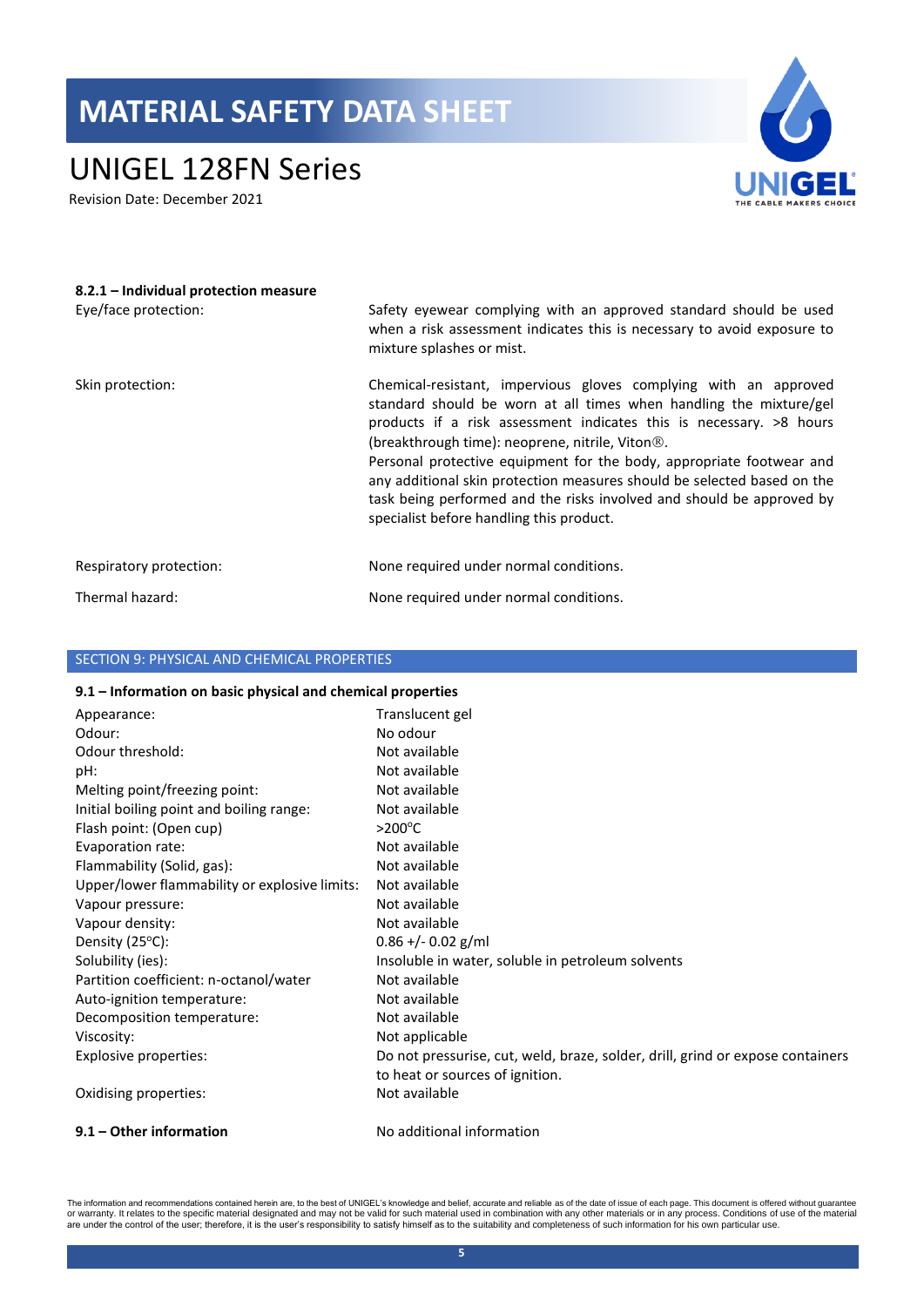# UNIGEL 128FN Series

Revision Date: December 2021



| SECTION 10: STABILITY AND REACTIVITY |                                                                                               |
|--------------------------------------|-----------------------------------------------------------------------------------------------|
| Reactivity:                          | No specific test data related to reactivity available for this product or its<br>ingredients. |
| Chemical stability:                  | Stable under normal conditions                                                                |
| Possibility of hazardous reactions:  | Under normal conditions of storage and use, hazardous reaction will not occur.                |
| Conditions to avoid:                 | Extreme heat                                                                                  |
| Incompatible materials:              | Strong oxidising agents such as liquid chlorine, reducing agents and<br>concentrated oxygen.  |
| Hazardous decomposition products:    | Does not decompose at ambient temperature                                                     |

#### SECTION 11: TOXICOLOGICAL INFORMATION

#### **11.1 – Information on toxicological effects**

### **11.1.1 – Relevant hazard classes**

| Acute toxicity:                    | Not available                                                                                                                                                                                                                 |
|------------------------------------|-------------------------------------------------------------------------------------------------------------------------------------------------------------------------------------------------------------------------------|
| Skin corrosion/irritation:         | Not available                                                                                                                                                                                                                 |
| Serious eye damage/irritation:     | Not available                                                                                                                                                                                                                 |
| Respiratory or skin sensitisation: | Not available                                                                                                                                                                                                                 |
| Germ cell mutagenicity:            | Not available                                                                                                                                                                                                                 |
| Carcinogenicity:                   | All components listed in Annex VI to which Note L applies, and contained in the<br>product, have been shown to contain less than 3% DMSO extractable as<br>measured by IP346. Therefore it is not classified as carcinogenic. |
| Reproductive toxicity:             | Not available                                                                                                                                                                                                                 |
| STOT-single exposure:              | Not available                                                                                                                                                                                                                 |
| STOT-repeated exposure:            | Not available                                                                                                                                                                                                                 |
| Aspiration hazard:                 | Not available                                                                                                                                                                                                                 |

## **11.1.2 – Information on likely routes of exposure**

Routes of entry anticipated: Oral, Dermal, and Inhalation.

### **11.1.3 – Symptoms related to the physical, chemical and toxicological characteristics**

| Inhalation:   | Not available                                                            |
|---------------|--------------------------------------------------------------------------|
| Ingestion:    | Not available                                                            |
| Skin contact: | Repeated skin exposure can produce local skin destruction or dermatitis. |

### **11.1.4 – Delayed and immediate effects as well as chronic effects from short and long-term exposure**

| Short-term potential immediate effects: | Not available |
|-----------------------------------------|---------------|
| Short-term potential delayed effects:   | Not available |
| Long-term potential immediate effects:  | Not available |
| Long-term potential delayed effects:    | Not available |
| Potential chronic health effects:       | Not available |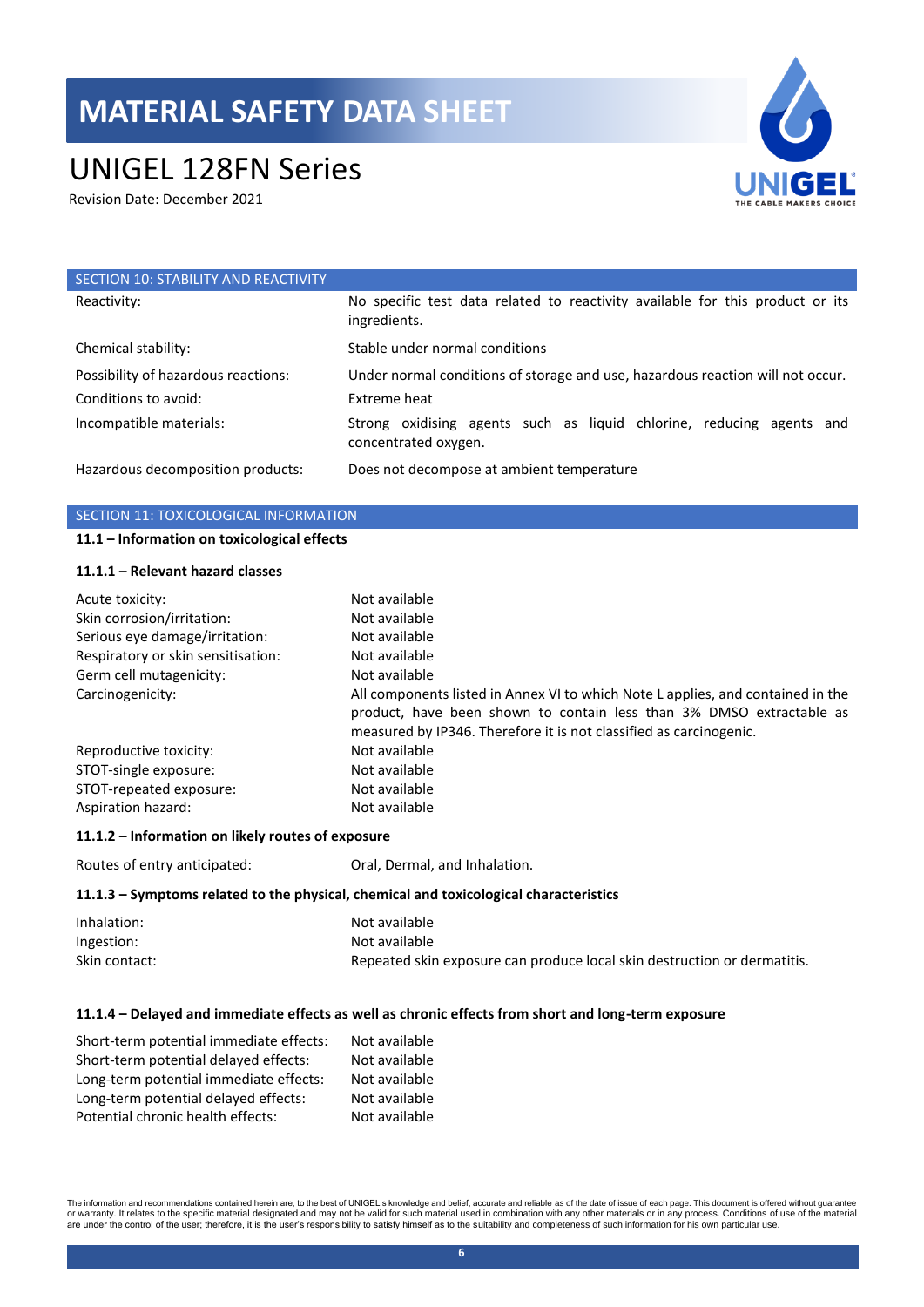## UNIGEL 128FN Series

Revision Date: December 2021



| 11.1.5 – Potential chronic health effects |                                                  |
|-------------------------------------------|--------------------------------------------------|
| Conclusion/Summary:                       | Not available                                    |
| General:                                  | No known significant effects or critical hazards |
| Carcinogenicity:                          | Not listed as carcinogenic by OSHA, NTP or IARC  |
| Mutagenicity:                             | No known significant effects or critical hazards |
| Teratogenicity:                           | No known significant effects or critical hazards |
| Developmental effects:                    | No known significant effects or critical hazards |
| Fertility effects:                        | No known significant effects or critical hazards |
| 11.1.6 – Other information:               | Not available                                    |

| <b>SECTION 12: ECOLOGICAL INFORMATION</b> |                                                                                                                                                                                                                                                                                                                                                                                                                                                                      |
|-------------------------------------------|----------------------------------------------------------------------------------------------------------------------------------------------------------------------------------------------------------------------------------------------------------------------------------------------------------------------------------------------------------------------------------------------------------------------------------------------------------------------|
| General:                                  | In the absence of specific environmental data from this product, the assessment<br>is based on information for general hydrocarbon components found in lubricant<br>mineral oils. Leaching and penetration through surface soils is generally<br>regarded as resulting in long-term persistence. Based on chemical/physical<br>information from the literature for this product category, no harmful effect to<br>terrestrial or aquatic habitats would be expected. |
| Toxicity:                                 | Not available                                                                                                                                                                                                                                                                                                                                                                                                                                                        |
| Persistence and degradability:            | Not available                                                                                                                                                                                                                                                                                                                                                                                                                                                        |
| Bio-accumulative potential:               | Not available                                                                                                                                                                                                                                                                                                                                                                                                                                                        |
| Mobility in soil:                         | Not available                                                                                                                                                                                                                                                                                                                                                                                                                                                        |
| Results of PBT and vPvB assessment:       | Not available                                                                                                                                                                                                                                                                                                                                                                                                                                                        |
| Other adverse effects:                    | No known significant effects or critical hazards.                                                                                                                                                                                                                                                                                                                                                                                                                    |

| SECTION 13: DISPOSAL CONSIDERATIONS |                                                                                                                                                                                                                                                                                                                                                  |
|-------------------------------------|--------------------------------------------------------------------------------------------------------------------------------------------------------------------------------------------------------------------------------------------------------------------------------------------------------------------------------------------------|
| Waste treatment method:             | Place contaminated materials in disposable containers and dispose of in a<br>manner consistent with applicable regulations. Waste materials should be<br>dumped or buried in an approved industrial waste landfill. Large quantities<br>maybe incinerated in a suitable combustion chamber. Do not empty into<br>drains, sewers or watercourses. |
| Hazardous waste:                    | Within the present knowledge of the supplier, this product is not regarded as<br>hazardous waste, as defined by EU Directive 91/689/EEC.                                                                                                                                                                                                         |

The information and recommendations contained herein are, to the best of UNIGEL's knowledge and belief, accurate and reliable as of the date of issue of each page. This document is offered without guarantee<br>or warranty. It